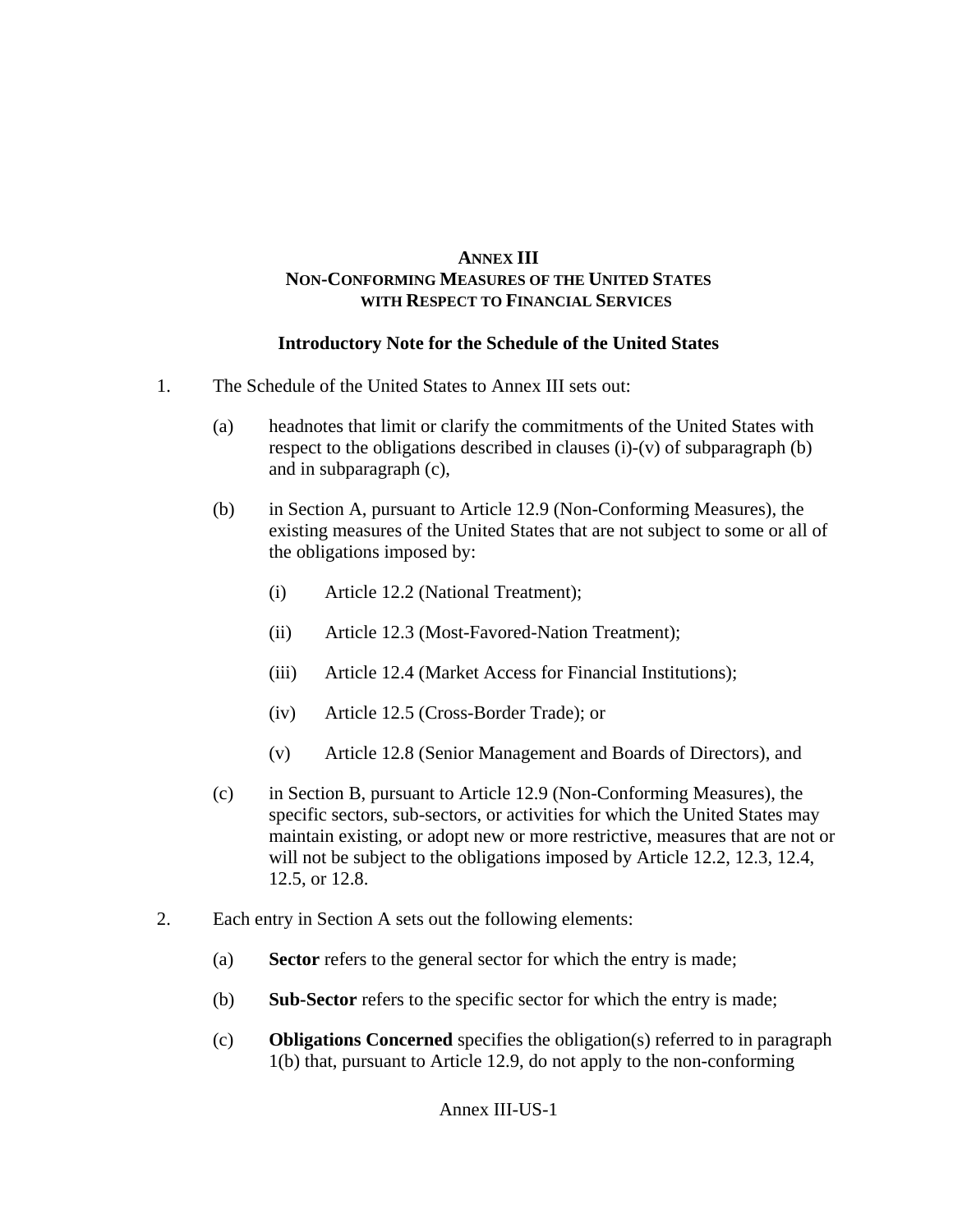aspects of the law, regulation, or other measure listed in the **Measures** element of an entry;

- (d) **Level of Government** indicates the level of government maintaining the scheduled measure(s);
- (e) **Measures** identifies the laws, regulations or other measures for which the entry is made. A measure cited in the **Measures** element:
	- (i) means the measure as amended, continued, or renewed as of the date of entry into force of this Agreement, and
	- (ii) includes any subordinate measure adopted or maintained under the authority of and consistent with the measure; and

# (f) **Description**

- (i) for entries related to banking and other non-insurance financial services, sets out the non-conforming aspects of the entry and the subsector, financial institution, or activities covered by the entry; and
- (ii) for entries related to insurance, provides a general, nonbinding description of the measure for which the entry is made.
- 3. Each entry in Section B sets out the following elements:
	- (a) **Sector** refers to the general sector for which the entry is made;
	- (b) **Sub-Sector** refers to the specific sector for which the entry is made;
	- (c) **Obligations Concerned** specifies the obligation(s) referred to in paragraph 1(c) that, pursuant to Article 12.9, do not apply to the sectors, sub-sectors, or activities listed in the entry;
	- (d) **Level of Government** indicates the level of government maintaining the listed measure(s); and
	- (e) **Description** sets out the scope of the sectors, subsectors, or activities covered by the entry.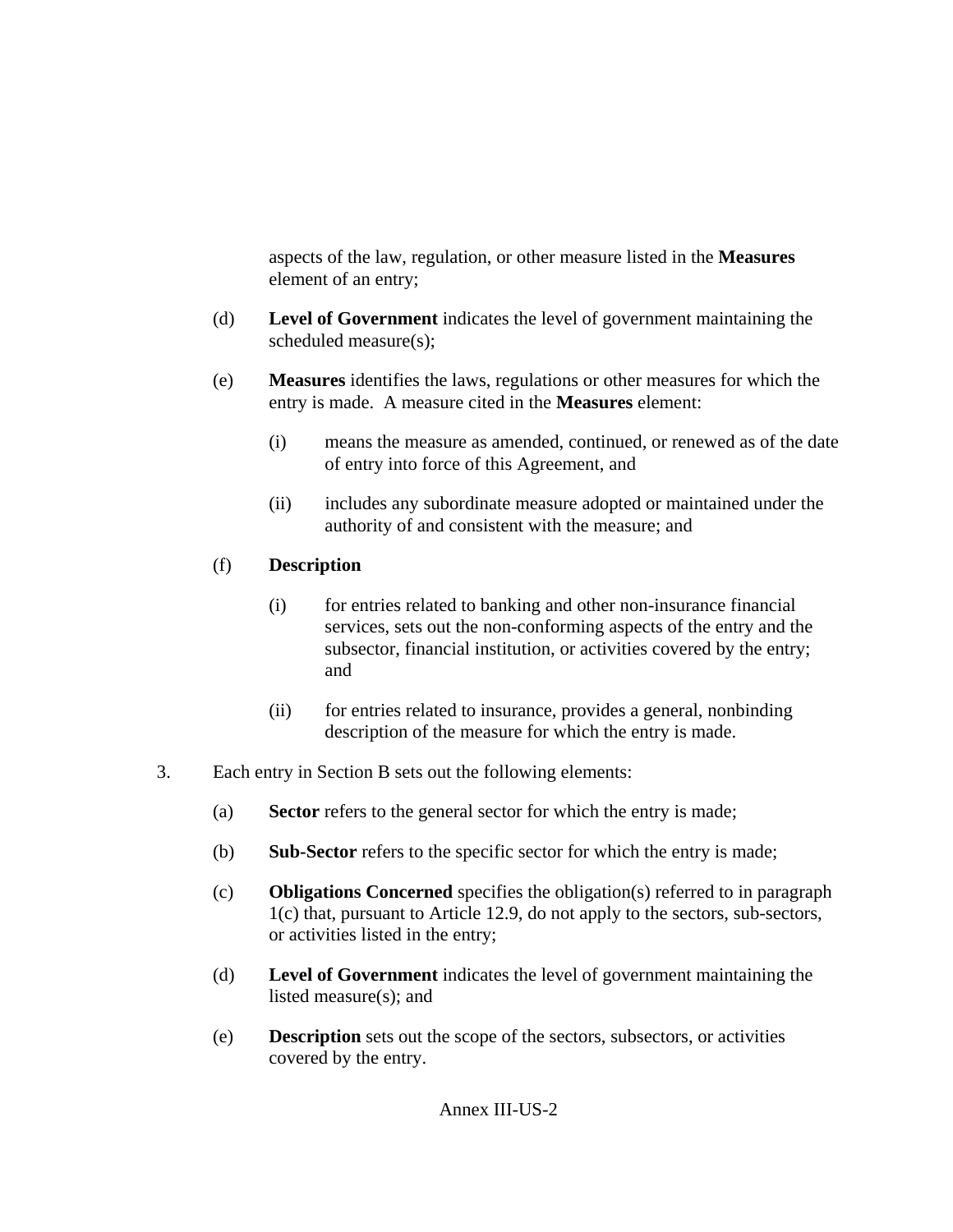4. For entries in Section A, in accordance with Article 12.9.1(a), the articles of this Agreement specified in the **Obligations Concerned** element of an entry do not apply to the non-conforming aspects of the law, regulation or other measure identified in the **Measures** element or in the **Description** element of that entry, except to the extent the measure identified in the **Measures** or the **Description** element has been modified by a Specific Commitment in an Annex to Chapter Twelve (Financial Services).

5. For entries in Section B, in accordance with Article 12.9.2, the articles of this Agreement specified in the **Obligations Concerned** element of an entry do not apply to the sectors, sub-sectors, and activities identified in the **Description** element of that entry.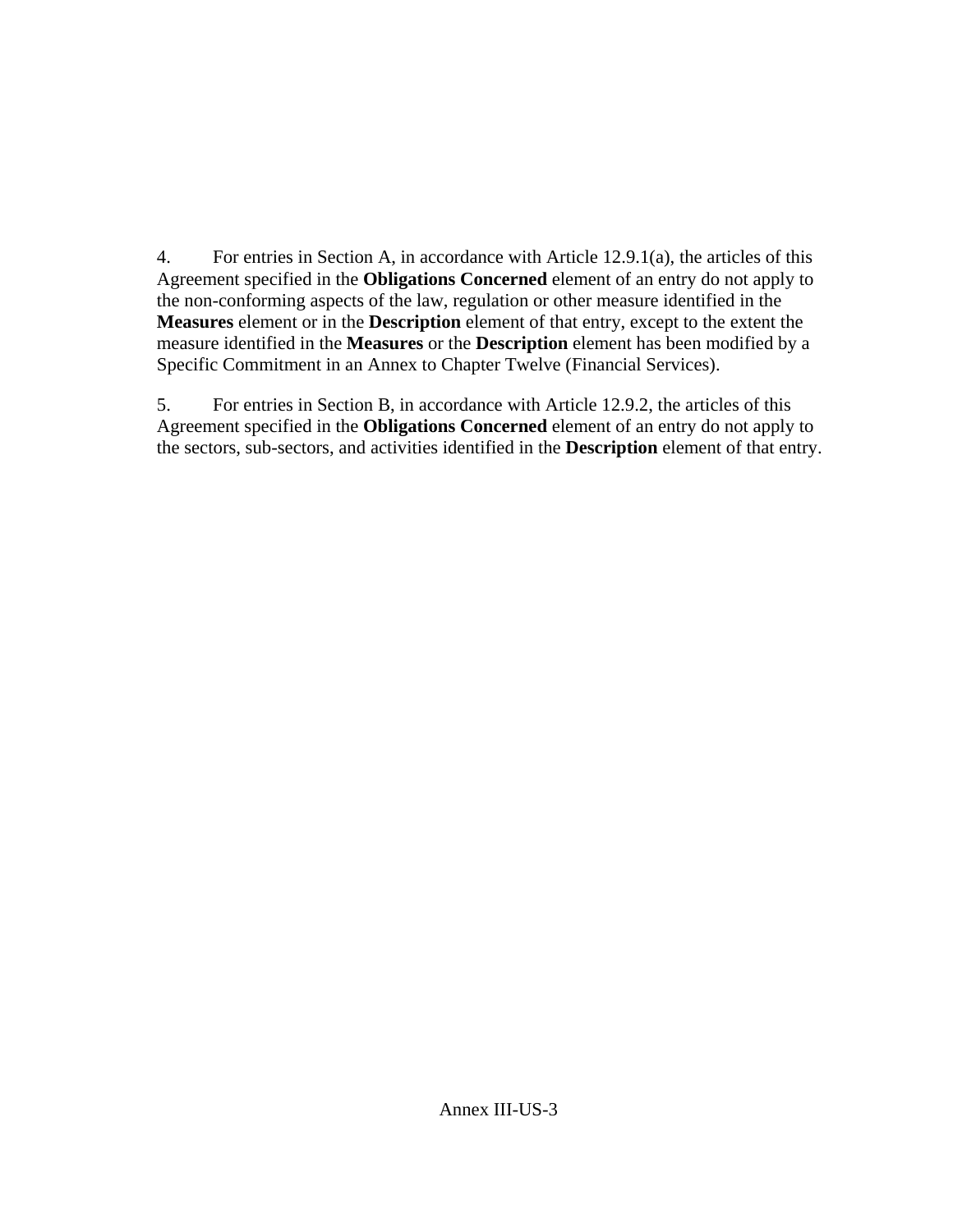#### **Headnotes**

1. Commitments in these subsectors under the Agreement are undertaken subject to the limitations and conditions set forth in these headnotes and in the Schedule below.

2. National treatment commitments in these subsectors are subject to the following limitations:

- (a) National treatment with respect to banking will be provided based upon the foreign bank's "home state" in the United States, as that term is defined under the International Banking Act, where that Act is applicable. A domestic bank subsidiary of a foreign firm will have its own "home state," and national treatment will be provided based upon the subsidiary's home state, as determined under applicable  $law<sup>1</sup>$ .
- (b) National treatment with respect to insurance financial institutions will be provided according to a non-U.S. insurance financial institution's state of domicile, where applicable, in the United States. State of domicile is defined by individual states, and is generally the state in which an insurer either is incorporated, is organized or maintains its principal office in the United States.

3. To clarify the U.S. commitment with respect to Article 12.4 (Market Access for Financial Institutions), juridical persons supplying banking or other financial services (excluding insurance) and constituted under the laws of the United States are subject to non-discriminatory limitations on juridical form.<sup>2</sup>

<sup>&</sup>lt;u>1</u>  $1$  Foreign banking organizations are generally subject to geographic and other limitations in the United States on a national treatment basis. Where such limitations do not conform to national treatment, they have been listed as non-conforming measures. For purposes of illustration, under this approach, the following situation does not accord national treatment and would therefore be listed as a non-conforming measure: a foreign bank from a particular home state is accorded less favorable treatment than that accorded to a domestic bank from that state with respect to expansion by branching.

Annex III-US-4  $2^2$  For example, partnerships and sole proprietorships are generally not acceptable juridical forms for depository financial institutions in the United States. This headnote is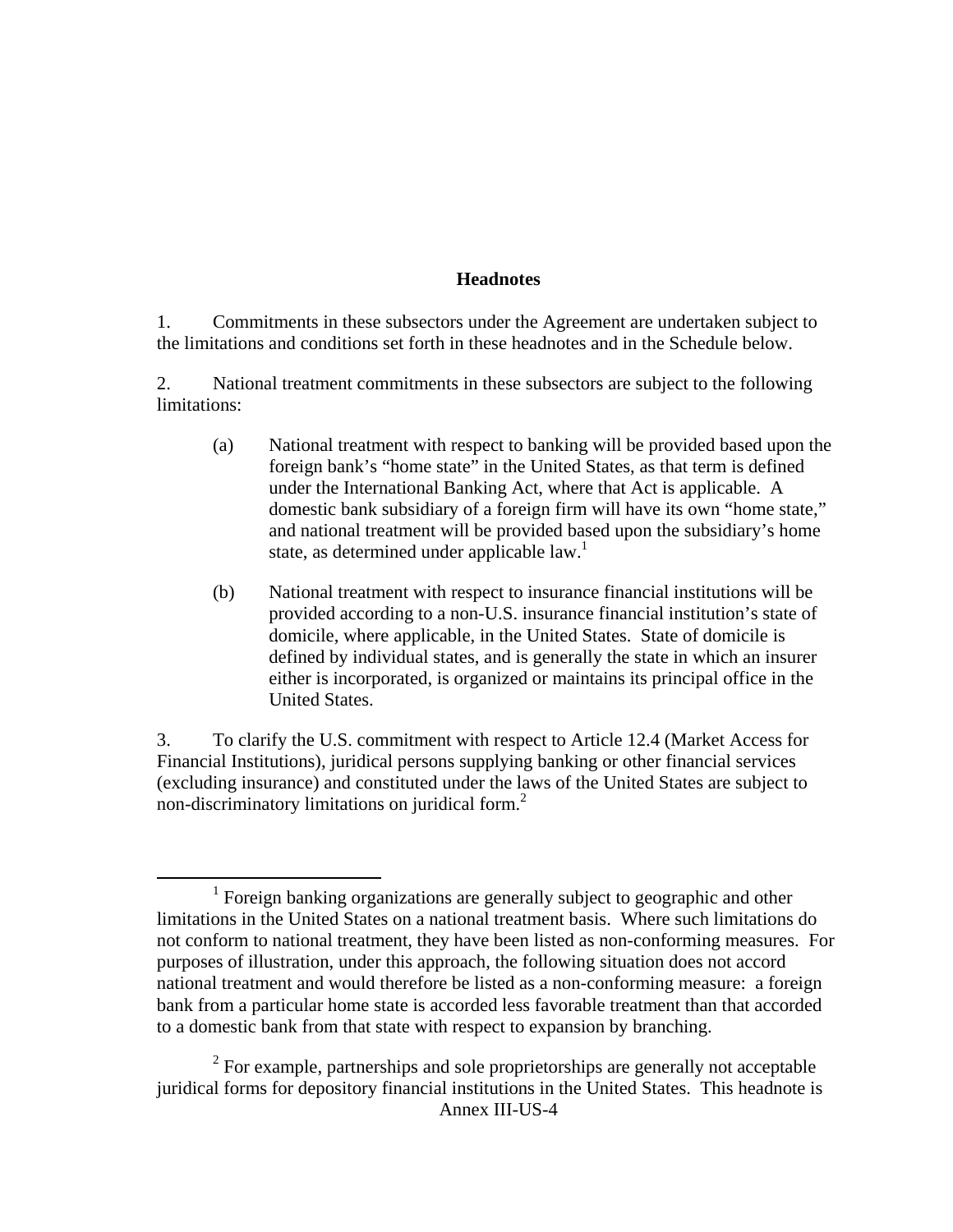4. The United States limits its commitments under Article 12.9.1(c) (Non-Conforming Measures) with respect to Article 12.4 (Market Access for Financial Institutions) in the following manner: with respect to banking and other financial services (excluding insurance), Article 12.9.1(c) shall apply only to non-conforming measures relating to 12.4(a) and not to those non-conforming measures relating to Article 12.4(b).

 $\overline{a}$ 

not itself intended to affect, or otherwise limit, a choice by a financial institution of the other Party between branches or subsidiaries.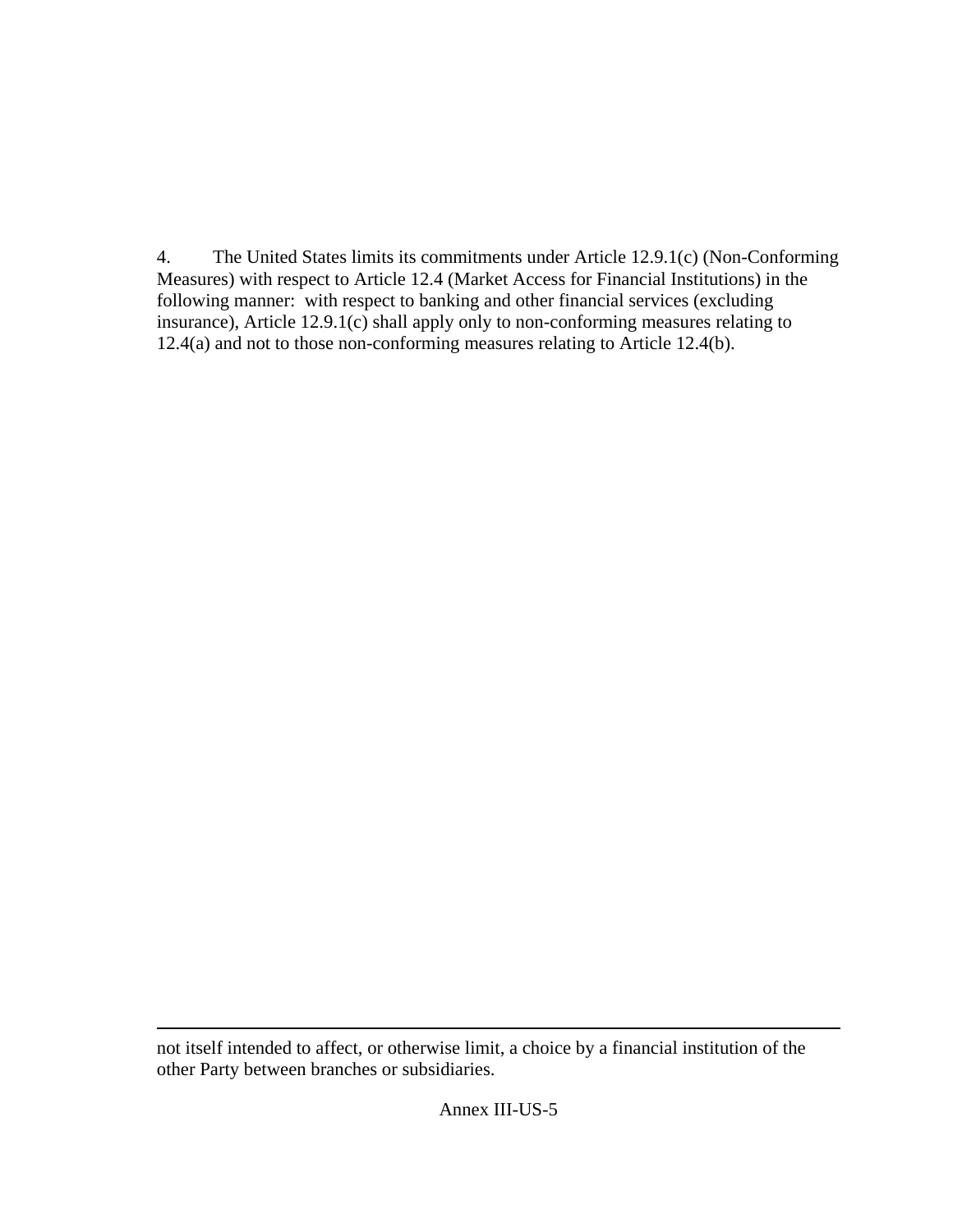## **Annex III Schedule of the United States with Respect to Financial Services Section A**

| Sector:                       | <b>Financial Services</b>                                                                                                                                                                                         |
|-------------------------------|-------------------------------------------------------------------------------------------------------------------------------------------------------------------------------------------------------------------|
| <b>Sub-Sector:</b>            | Banking and Other Financial Services (Excluding Insurance)                                                                                                                                                        |
| <b>Obligations Concerned:</b> | Senior Management & Boards of Directors (Article 12.8)                                                                                                                                                            |
| <b>Level of Government:</b>   | Central                                                                                                                                                                                                           |
| <b>Measures:</b>              | 12 U.S.C. 72                                                                                                                                                                                                      |
| <b>Description:</b>           | All directors of a national bank must be U.S. citizens, except that<br>the Comptroller of the Currency may waive the citizenship<br>requirement for not more than a minority of the total number of<br>directors. |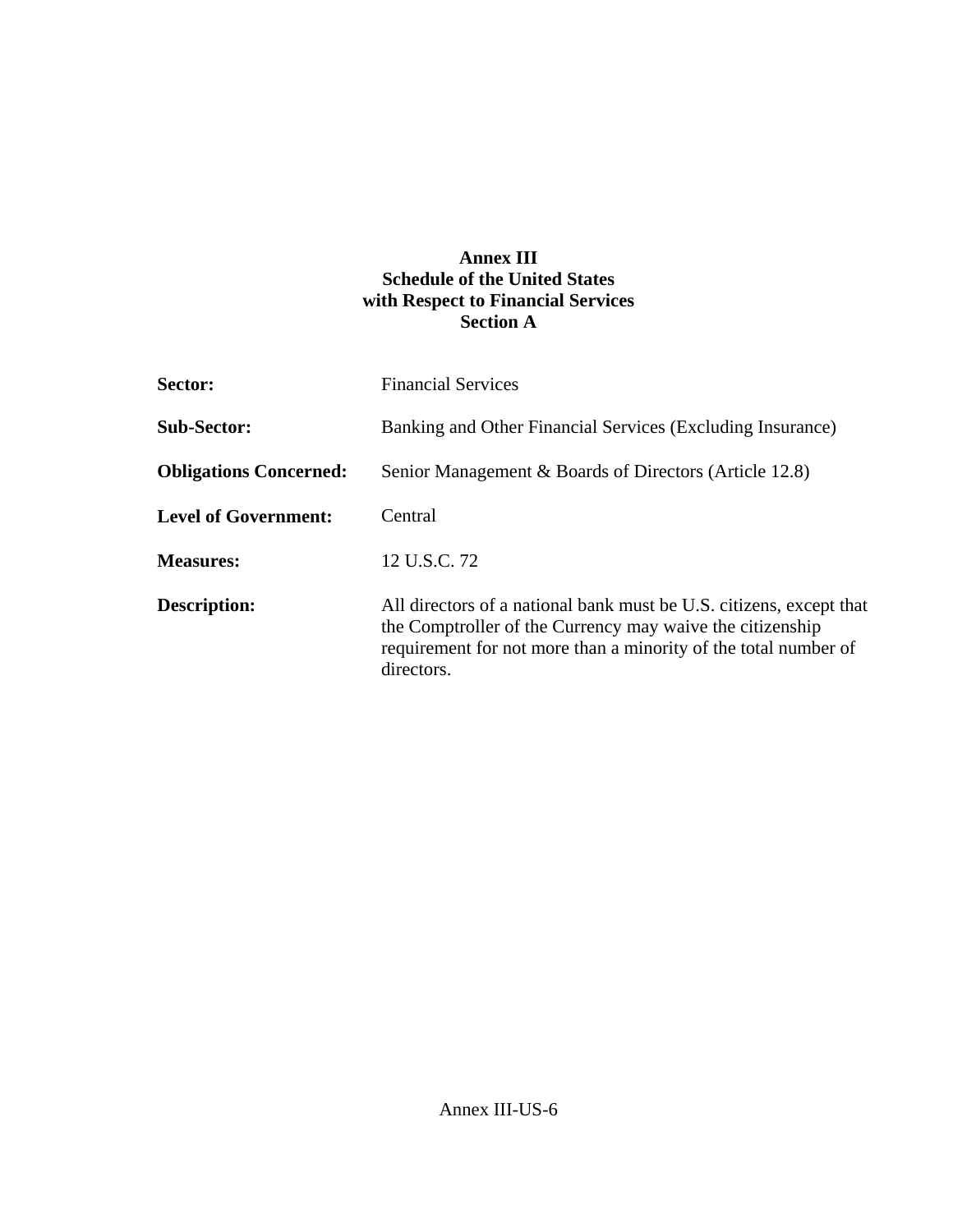| Sector:                       | <b>Financial Services</b>                                                                                                                                                 |
|-------------------------------|---------------------------------------------------------------------------------------------------------------------------------------------------------------------------|
| <b>Sub-Sector:</b>            | Banking and Other Financial Services (Excluding Insurance)                                                                                                                |
| <b>Obligations Concerned:</b> | National Treatment (Article 12.2)<br>Market Access for Financial Institutions (Article 12.4)                                                                              |
| <b>Level of Government:</b>   | Central                                                                                                                                                                   |
| <b>Measures:</b>              | 12 U.S.C. 619                                                                                                                                                             |
| <b>Description:</b>           | Foreign ownership of Edge corporations is limited to foreign banks<br>and U.S. subsidiaries of foreign banks, while domestic non-bank<br>firms may own such corporations. |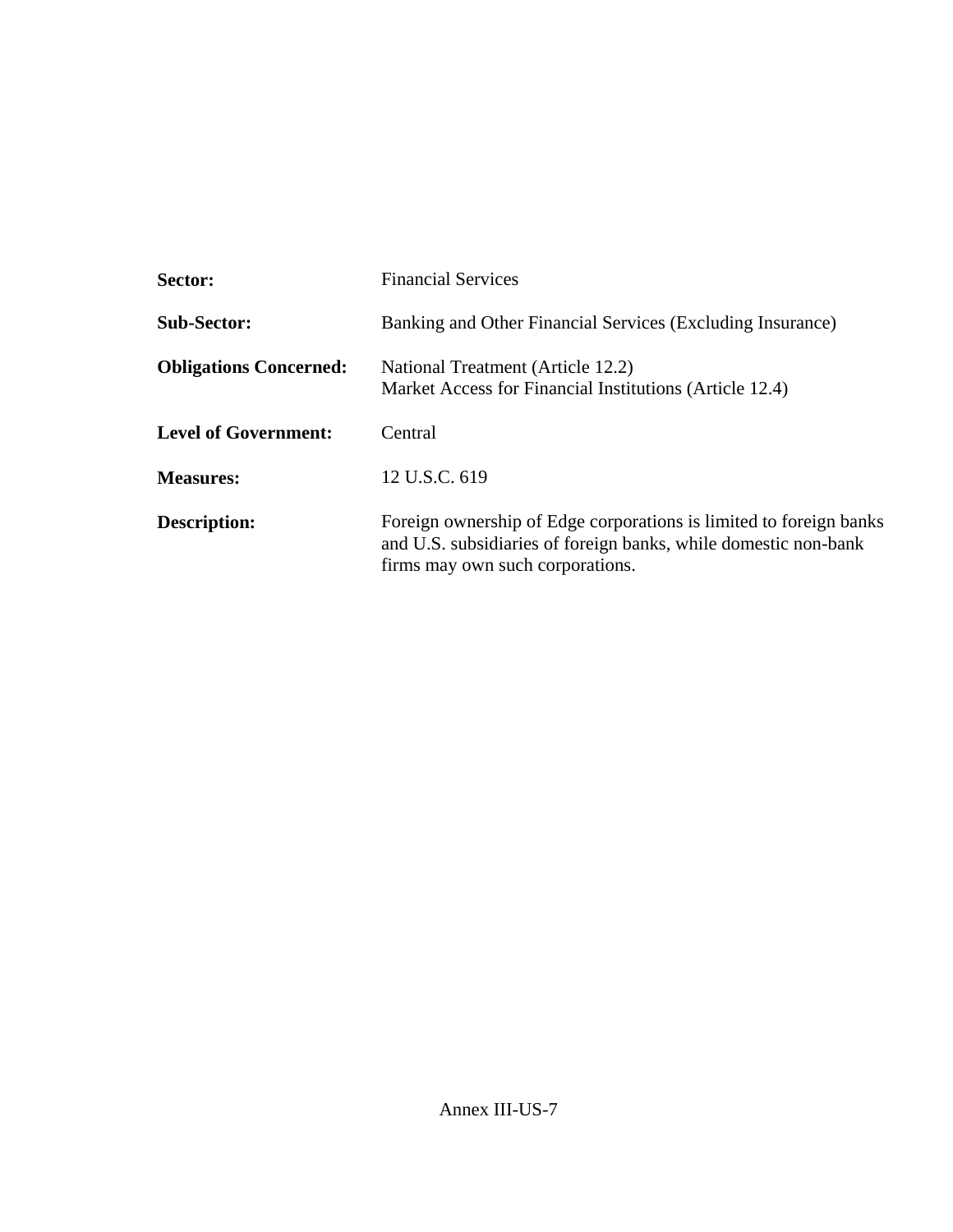| Sector:                       | <b>Financial Services</b>                                                                                                                                                                                                                                                                       |
|-------------------------------|-------------------------------------------------------------------------------------------------------------------------------------------------------------------------------------------------------------------------------------------------------------------------------------------------|
| <b>Sub-Sector:</b>            | Banking and Other Financial Services (Excluding Insurance)                                                                                                                                                                                                                                      |
| <b>Obligations Concerned:</b> | National Treatment (Article 12.2)<br>Market Access for Financial Institutions (Article 12.4)                                                                                                                                                                                                    |
| <b>Level of Government:</b>   | Central                                                                                                                                                                                                                                                                                         |
| <b>Measures:</b>              | 12 U.S.C. 1463 et seq. & 12 U.S.C. 1751 et seq.                                                                                                                                                                                                                                                 |
| <b>Description:</b>           | Federal and state laws do not permit a credit union, savings bank,<br>or savings association (both of the latter two entities may be also<br>called thrift institutions) in the United States to be established<br>through branches of corporations organized under a foreign<br>country's law. |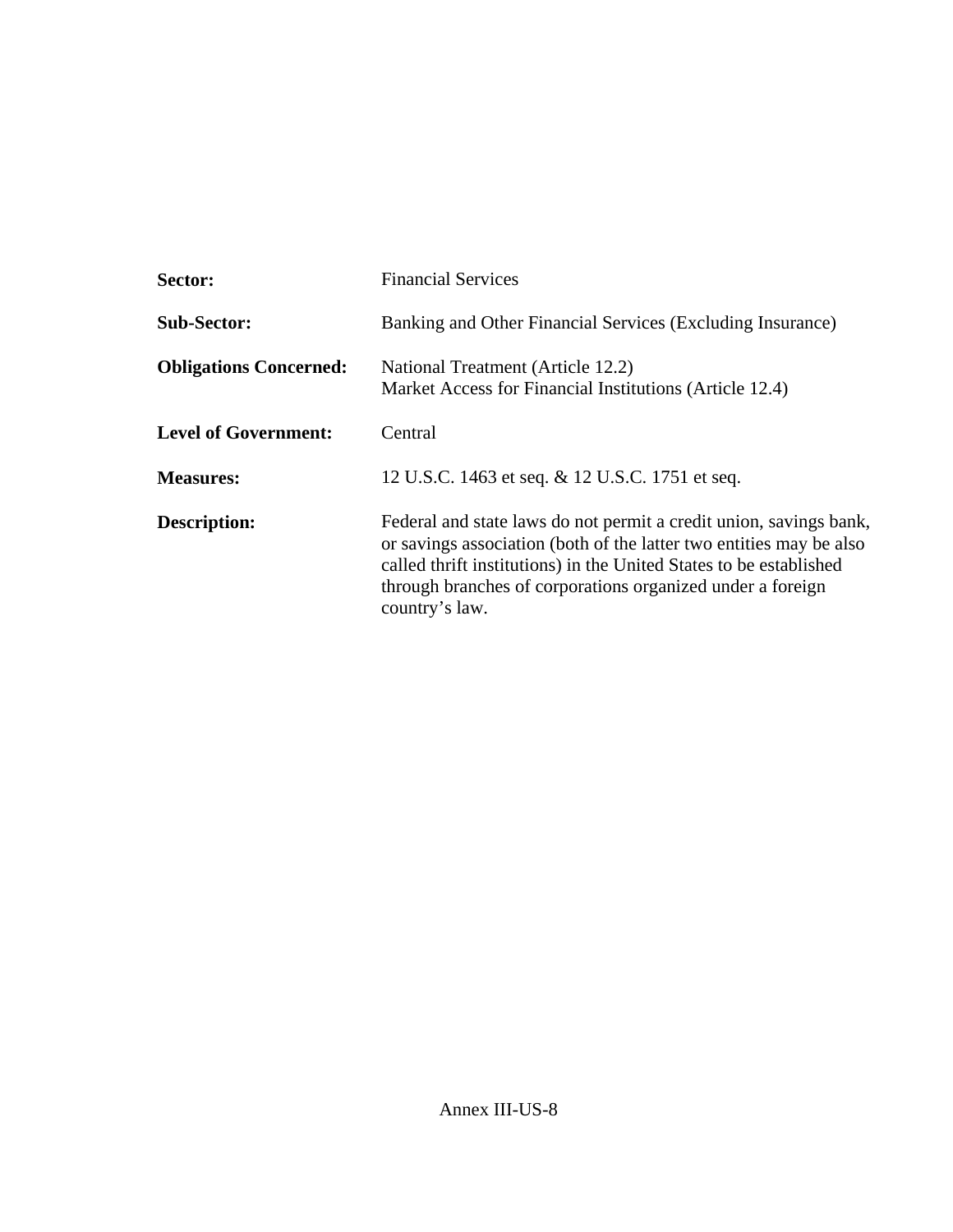| Sector:                       | <b>Financial Services</b>                                                                                                                                                                                                                                                                     |
|-------------------------------|-----------------------------------------------------------------------------------------------------------------------------------------------------------------------------------------------------------------------------------------------------------------------------------------------|
| <b>Sub-Sector:</b>            | Banking and Other Financial Services (Excluding Insurance)                                                                                                                                                                                                                                    |
| <b>Obligations Concerned:</b> | National Treatment (Article 12.2)<br>Market Access for Financial Institutions (Article 12.4)                                                                                                                                                                                                  |
| <b>Level of Government:</b>   | Central                                                                                                                                                                                                                                                                                       |
| <b>Measures:</b>              | 12 U.S.C. 3104(d)                                                                                                                                                                                                                                                                             |
| Description:                  | In order to accept or maintain domestic retail deposits of less than<br>\$100,000, a foreign bank must establish an insured banking<br>subsidiary. This requirement does not apply to a foreign bank<br>branch that was engaged in insured deposit-taking activities on<br>December 19, 1991. |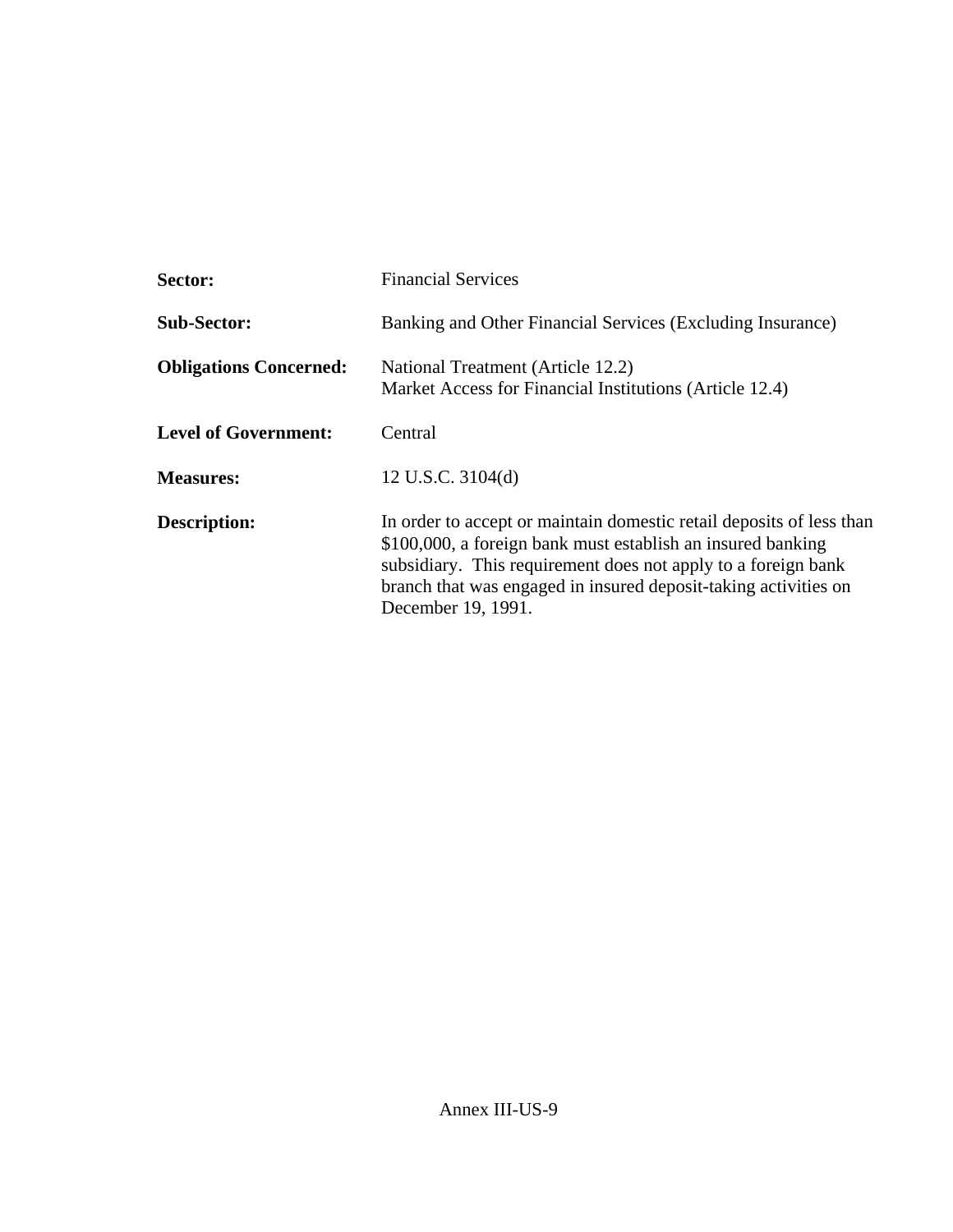| Sector:                       | <b>Financial Services</b>                                                                                                                                                                                                                                                                                                                                                                                                                                                                                                                                                                                         |
|-------------------------------|-------------------------------------------------------------------------------------------------------------------------------------------------------------------------------------------------------------------------------------------------------------------------------------------------------------------------------------------------------------------------------------------------------------------------------------------------------------------------------------------------------------------------------------------------------------------------------------------------------------------|
| <b>Sub-Sector:</b>            | Banking and Other Financial Services (Excluding Insurance)                                                                                                                                                                                                                                                                                                                                                                                                                                                                                                                                                        |
| <b>Obligations Concerned:</b> | National Treatment (Article 12.2)                                                                                                                                                                                                                                                                                                                                                                                                                                                                                                                                                                                 |
| <b>Level of Government:</b>   | Central                                                                                                                                                                                                                                                                                                                                                                                                                                                                                                                                                                                                           |
| <b>Measures:</b>              | 15 U.S.C. 80b-2, 80b-3                                                                                                                                                                                                                                                                                                                                                                                                                                                                                                                                                                                            |
| <b>Description:</b>           | Foreign banks are required to register as investment advisers under<br>the Investment Advisers Act of 1940 to engage in securities<br>advisory and investment management services in the United<br>States, while domestic banks* (or a separately identifiable<br>department or division of the bank) are exempt from registration<br>unless they advise registered investment companies. The<br>registration requirement involves record maintenance, inspections,<br>submission of reports and payment of a fee.<br>* For greater clarity, "domestic banks" include U.S. bank<br>subsidiaries of foreign banks. |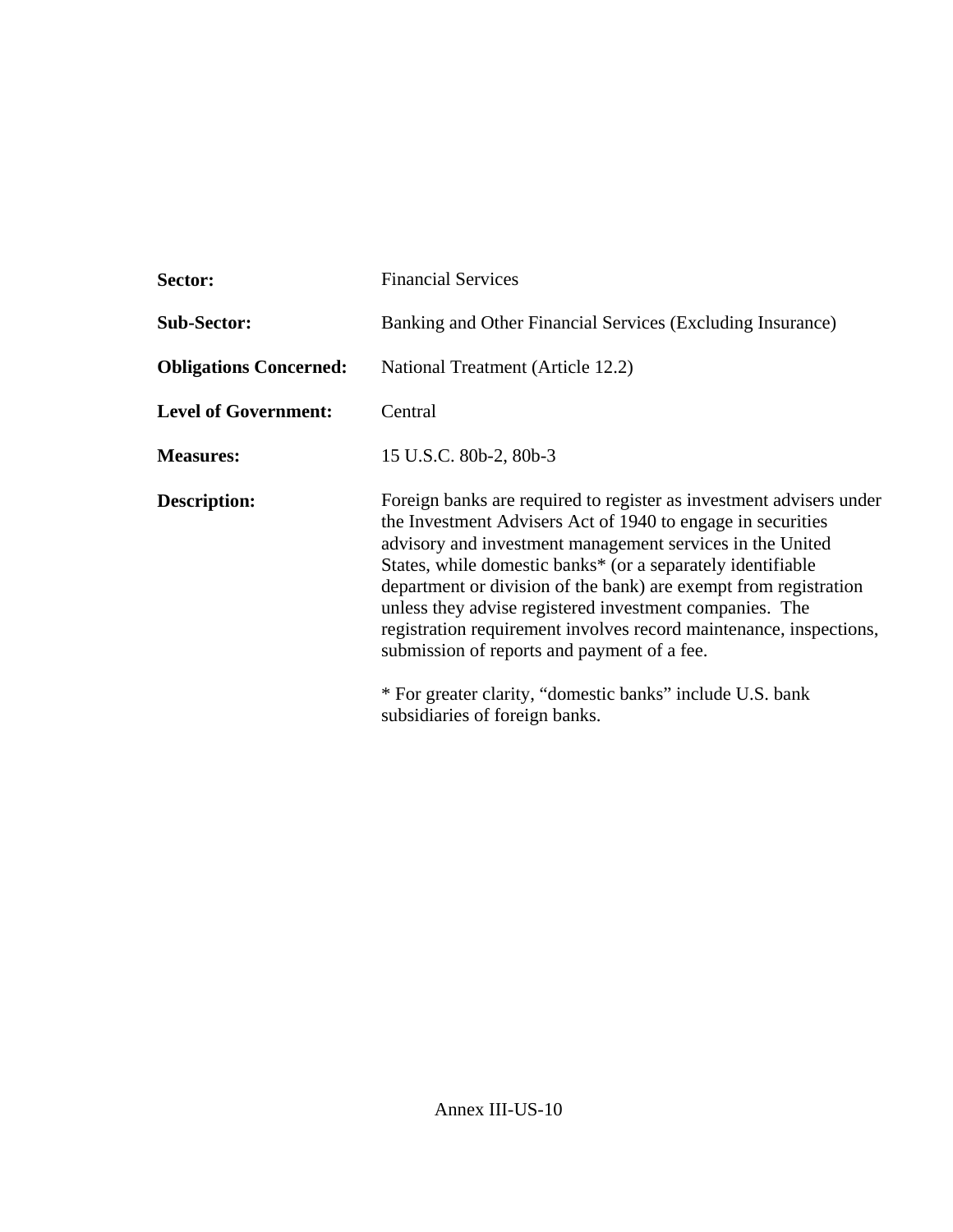| Sector:                       | <b>Financial Services</b>                                                                                                                                                                            |
|-------------------------------|------------------------------------------------------------------------------------------------------------------------------------------------------------------------------------------------------|
| <b>Sub-Sector:</b>            | Banking and Other Financial Services (Excluding Insurance)                                                                                                                                           |
| <b>Obligations Concerned:</b> | National Treatment (Article 12.2)                                                                                                                                                                    |
| <b>Level of Government:</b>   | Central                                                                                                                                                                                              |
| <b>Measures:</b>              | 12 U.S.C. 221, 302, 321                                                                                                                                                                              |
| <b>Description:</b>           | Foreign banks cannot be members of the Federal Reserve System,<br>and thus may not vote for directors of a Federal Reserve Bank.<br>Foreign-owned bank subsidiaries are not subject to this measure. |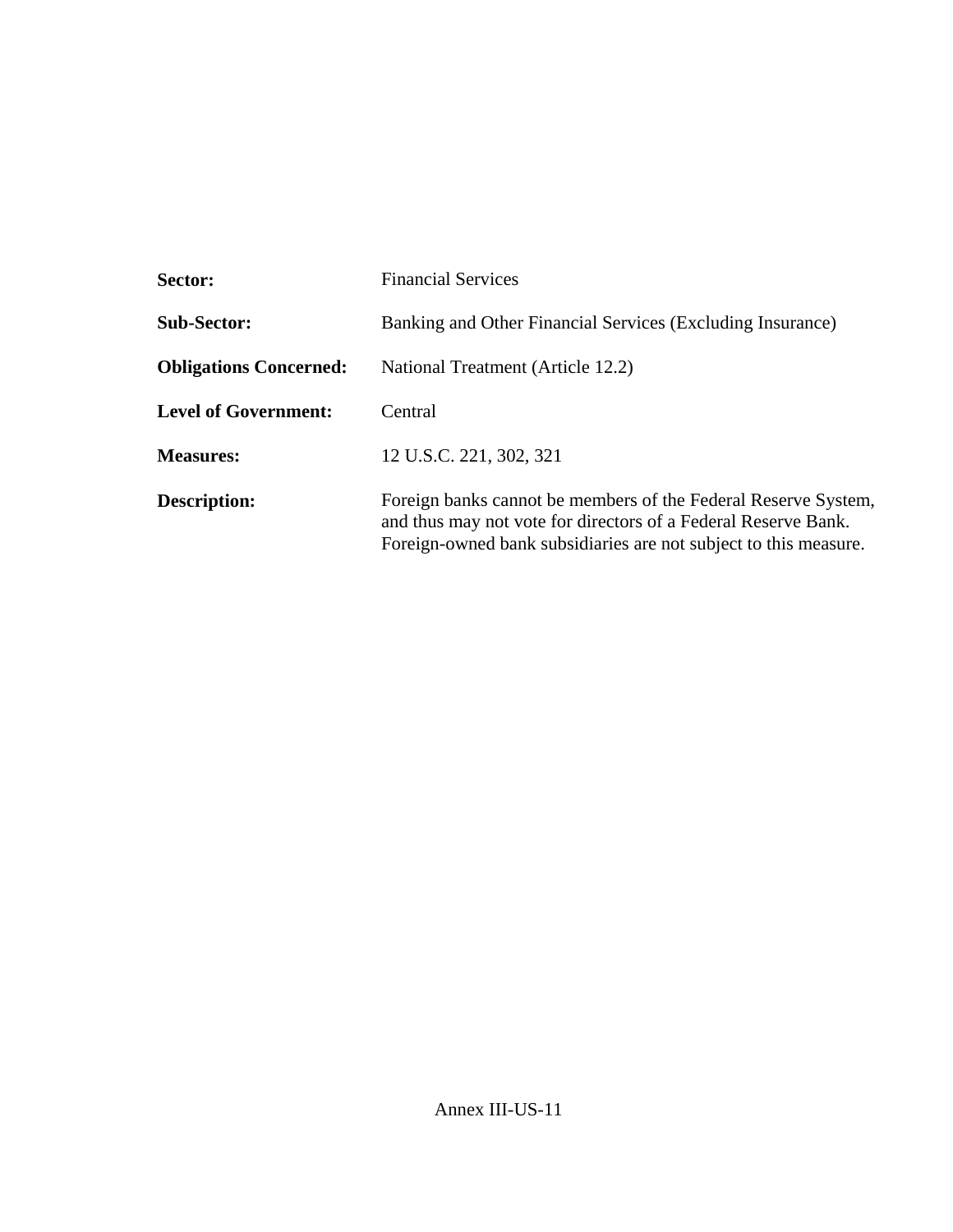| Sector:                       | <b>Financial Services</b>                                                                                                                                                                                                                                                                                                                                                                                                                                                                                                  |
|-------------------------------|----------------------------------------------------------------------------------------------------------------------------------------------------------------------------------------------------------------------------------------------------------------------------------------------------------------------------------------------------------------------------------------------------------------------------------------------------------------------------------------------------------------------------|
| <b>Sub-Sector:</b>            | Banking and Other Financial Services (Excluding Insurance)                                                                                                                                                                                                                                                                                                                                                                                                                                                                 |
| <b>Obligations Concerned:</b> | Market Access for Financial Institutions (Article 12.4)                                                                                                                                                                                                                                                                                                                                                                                                                                                                    |
| <b>Level of Government:</b>   | Central                                                                                                                                                                                                                                                                                                                                                                                                                                                                                                                    |
| <b>Measures:</b>              | 12 U.S.C. 36(g); 12 U.S.C. 1828(d)(4); 12 U.S.C. 1831u(a)(4)                                                                                                                                                                                                                                                                                                                                                                                                                                                               |
| <b>Description:</b>           | The United States undertakes no commitment with respect to<br>Article 12. 4(b) in relation to the expansion, via the establishment<br>of a branch or the acquisition of one or more branches of a bank<br>without acquisition of the entire bank, by a foreign bank into<br>another state from its "home state," as that term is defined under<br>applicable law. Except as provided elsewhere in this schedule,<br>such expansion shall be accorded on a national treatment basis in<br>accordance with headnote $2(a)$ . |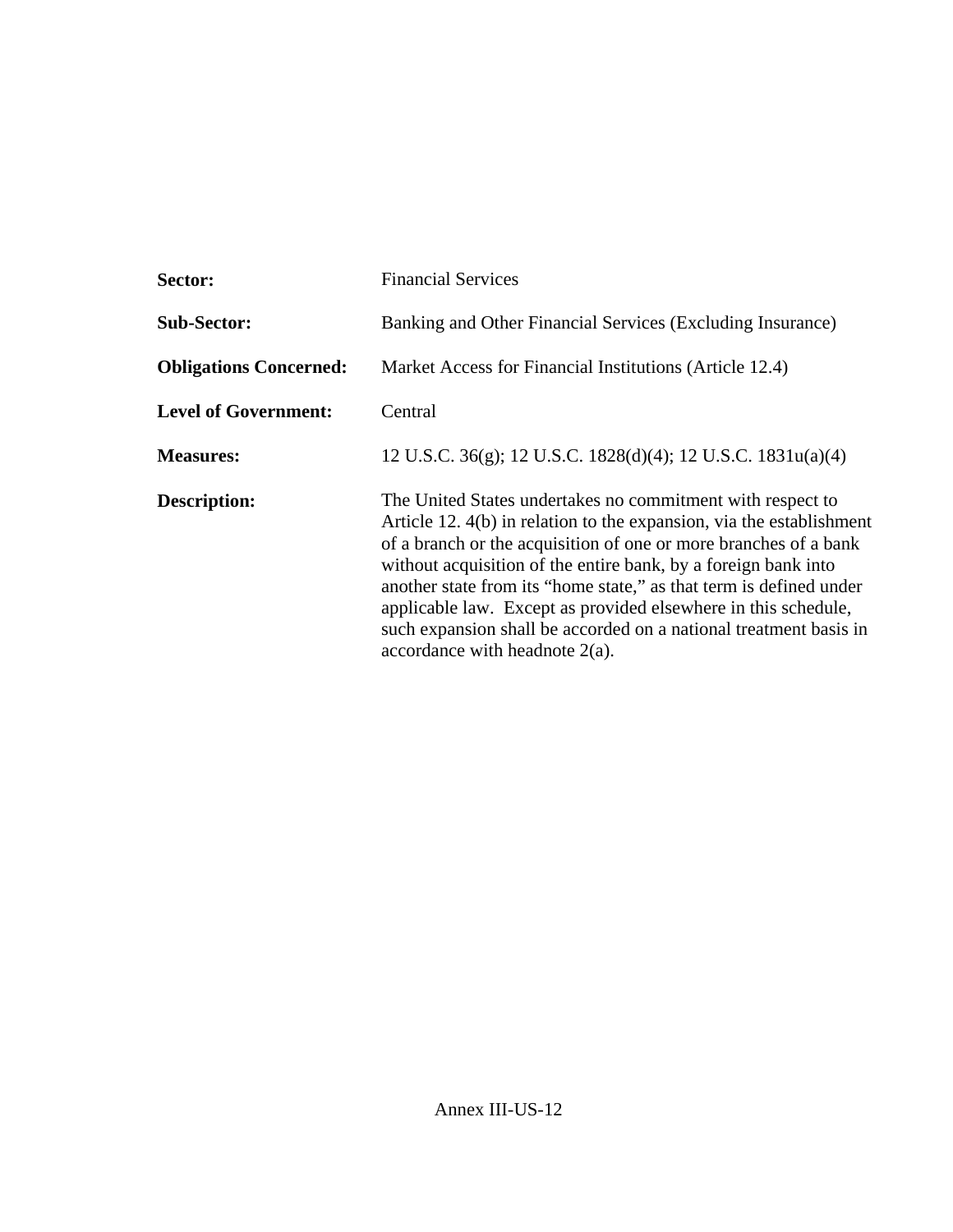| Sector:                       | <b>Financial Services</b>                                                                                                                                                                                                                                                                                                                             |
|-------------------------------|-------------------------------------------------------------------------------------------------------------------------------------------------------------------------------------------------------------------------------------------------------------------------------------------------------------------------------------------------------|
| <b>Sub-Sector:</b>            | Banking and Other Financial Services (Excluding Insurance)                                                                                                                                                                                                                                                                                            |
| <b>Obligations Concerned:</b> | Market Access for Financial Institutions (Article 12.4)                                                                                                                                                                                                                                                                                               |
| <b>Level of Government:</b>   | Central                                                                                                                                                                                                                                                                                                                                               |
| <b>Measures:</b>              | 12 U.S.C. 1831u                                                                                                                                                                                                                                                                                                                                       |
| Description:                  | Interstate expansion by a foreign bank through the establishment<br>of branches by merger with a bank located outside the "home"<br>state," as that term is defined under applicable law, of a foreign<br>bank shall be accorded on a national treatment basis in accordance<br>with headnote $2(a)$ , except as provided elsewhere in this schedule. |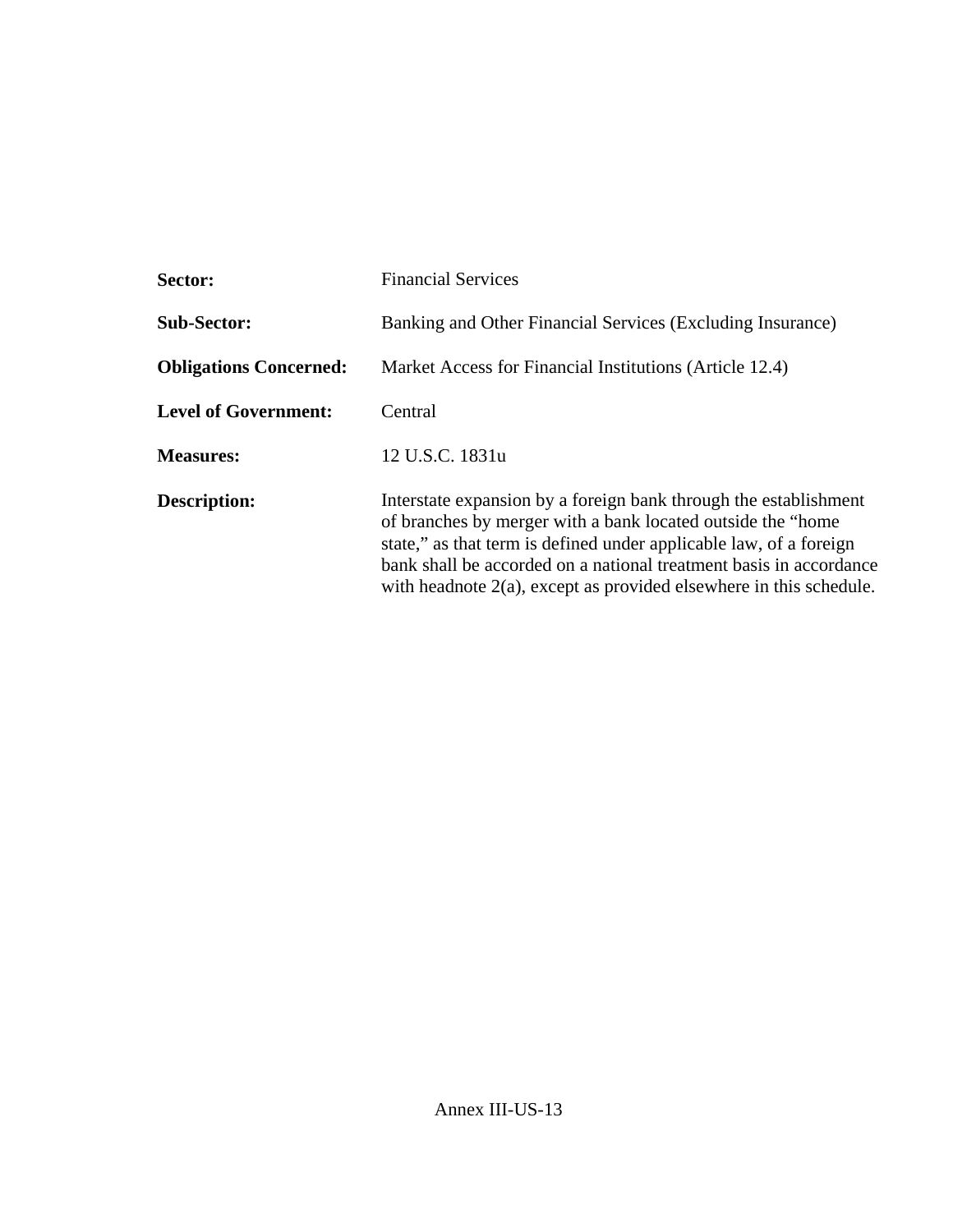| Sector:                       | <b>Financial Services</b>                                                                                                                                                                                                                                                                                                                                                                                                                                                                                                                                                                                                                                                                        |
|-------------------------------|--------------------------------------------------------------------------------------------------------------------------------------------------------------------------------------------------------------------------------------------------------------------------------------------------------------------------------------------------------------------------------------------------------------------------------------------------------------------------------------------------------------------------------------------------------------------------------------------------------------------------------------------------------------------------------------------------|
| <b>Sub-Sector:</b>            | Banking and Other Financial Services (Excluding Insurance)                                                                                                                                                                                                                                                                                                                                                                                                                                                                                                                                                                                                                                       |
| <b>Obligations Concerned:</b> | National Treatment (Article 12.2)<br>Market Access for Financial Institutions (Article 12.4)                                                                                                                                                                                                                                                                                                                                                                                                                                                                                                                                                                                                     |
| <b>Level of Government:</b>   | Central                                                                                                                                                                                                                                                                                                                                                                                                                                                                                                                                                                                                                                                                                          |
| <b>Measures:</b>              | 12 U.S.C. 3102(a)(1); 12 U.S.C. 3103(a); 12 U.S.C. 3102(d)                                                                                                                                                                                                                                                                                                                                                                                                                                                                                                                                                                                                                                       |
| <b>Description:</b>           | Establishment of a federal branch or agency by a foreign bank is<br>not available in the following states that may prohibit<br>establishment of a branch or agency by a foreign bank:<br>Branches and agencies may be prohibited in Alabama, Kansas,<br>Maryland, North Dakota, and Wyoming.<br>• Branches, but not agencies, may be prohibited in Delaware,<br>Florida, Georgia, Idaho, Louisiana, Mississippi, Missouri,<br>Oklahoma, Texas, and West Virginia.<br>Certain restrictions on fiduciary powers apply to federal agencies.<br>Note: The cited federal measures provide that certain state law<br>restrictions shall apply to the establishment of federal branches or<br>agencies. |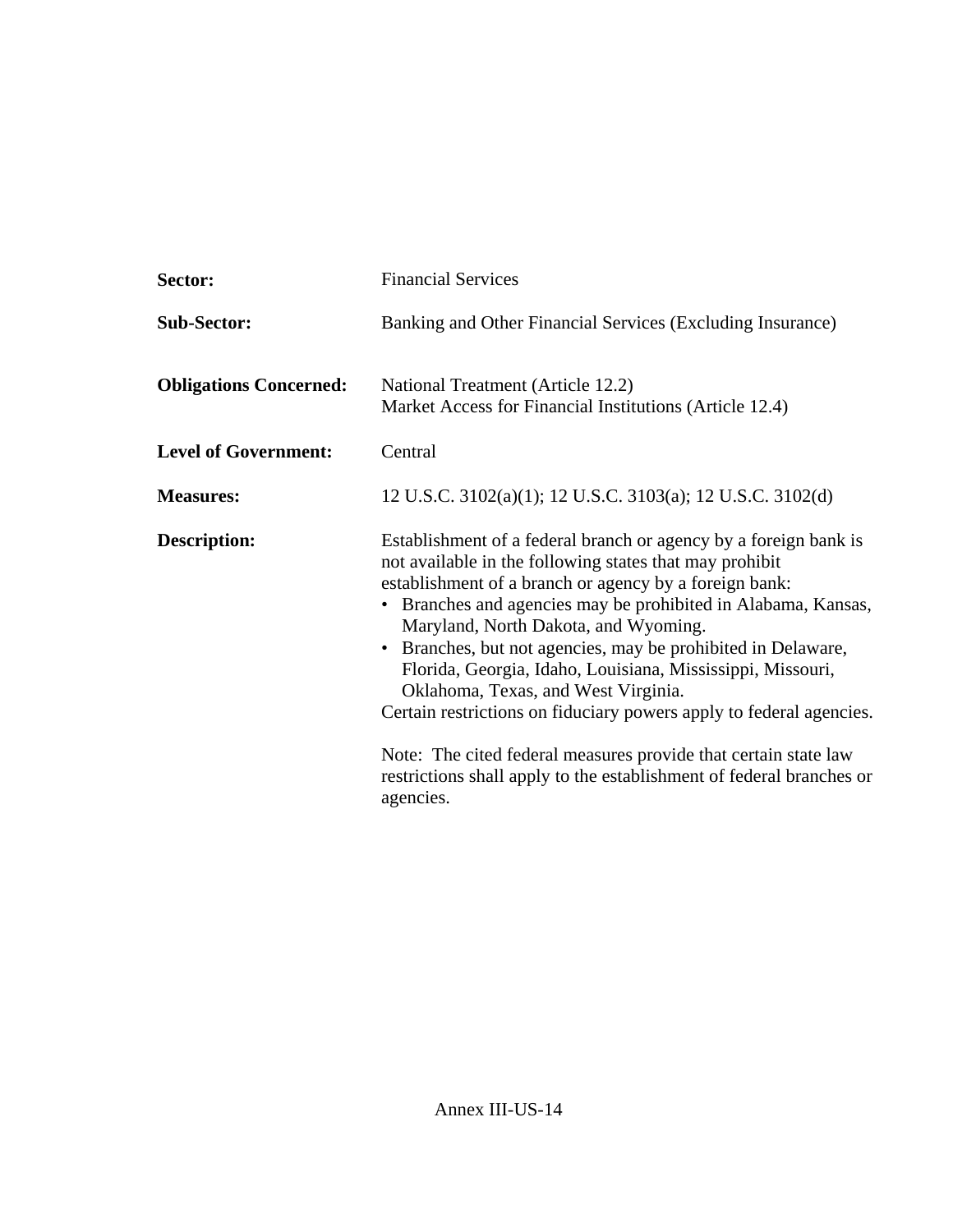| Sector:                       | <b>Financial Services</b>                                                                                                            |
|-------------------------------|--------------------------------------------------------------------------------------------------------------------------------------|
| <b>Sub-Sector:</b>            | Banking and Other Financial Services (Excluding Insurance)                                                                           |
| <b>Obligations Concerned:</b> | Most-Favored-Nation Treatment (Article 12.3)<br>Market Access for Financial Institutions (Article 12.4)                              |
| <b>Level of Government:</b>   | Central                                                                                                                              |
| <b>Measures:</b>              | 15 U.S.C. $77$ iji $(a)(1)$                                                                                                          |
| <b>Description:</b>           | The authority to act as a sole trustee of an indenture for a bond<br>offering in the United States is subject to a reciprocity test. |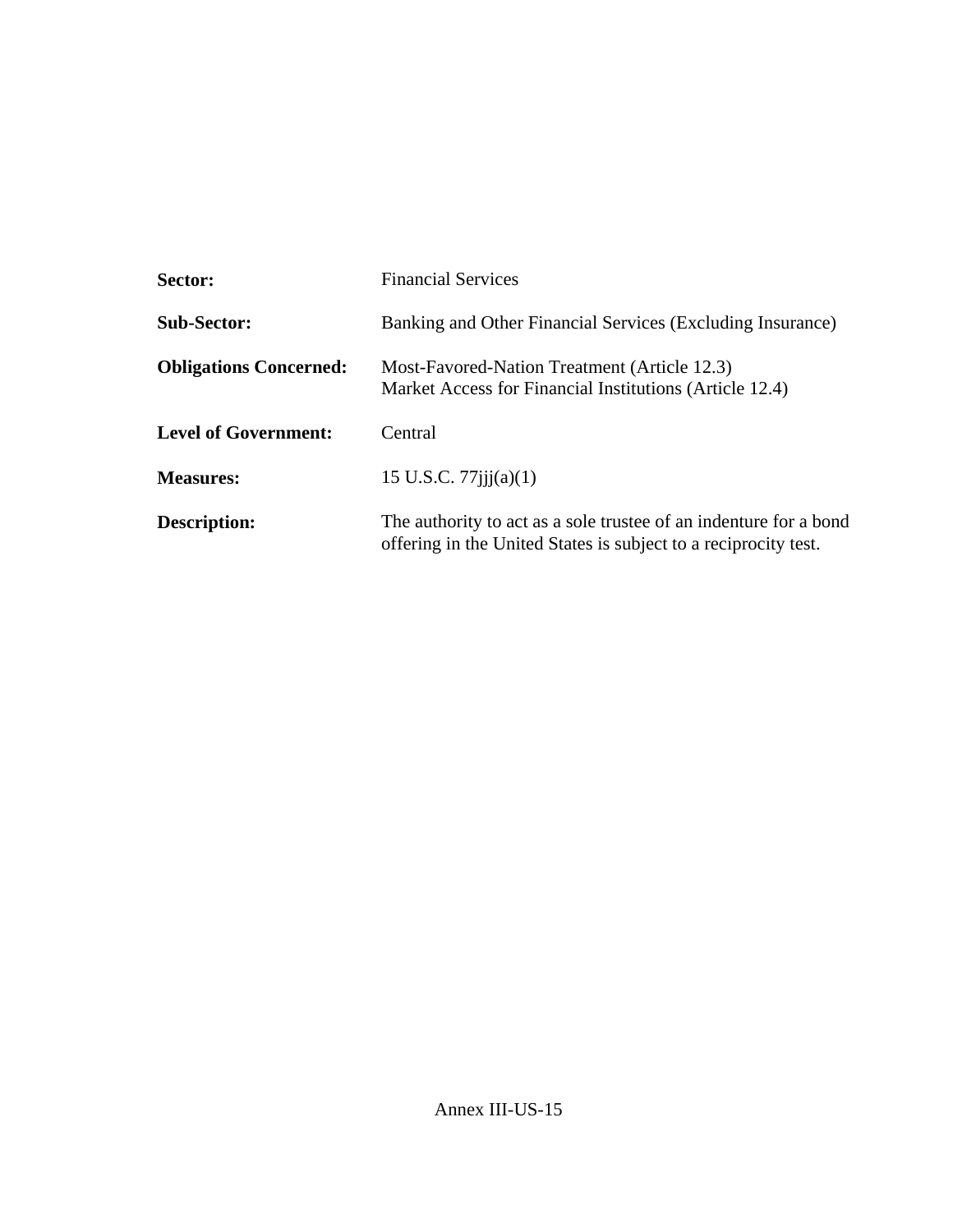| Sector:                       | <b>Financial Services</b>                                                                               |
|-------------------------------|---------------------------------------------------------------------------------------------------------|
| <b>Sub-Sector:</b>            | Banking and Other Financial Services (Excluding Insurance)                                              |
| <b>Obligations Concerned:</b> | Most-Favored-Nation Treatment (Article 12.3)<br>Market Access for Financial Institutions (Article 12.4) |
| <b>Level of Government:</b>   | Central                                                                                                 |
| <b>Measures:</b>              | 22 U.S.C. 5341-5342                                                                                     |
| <b>Description:</b>           | Designation as a primary dealer in U.S. government debt securities<br>is conditioned on reciprocity.    |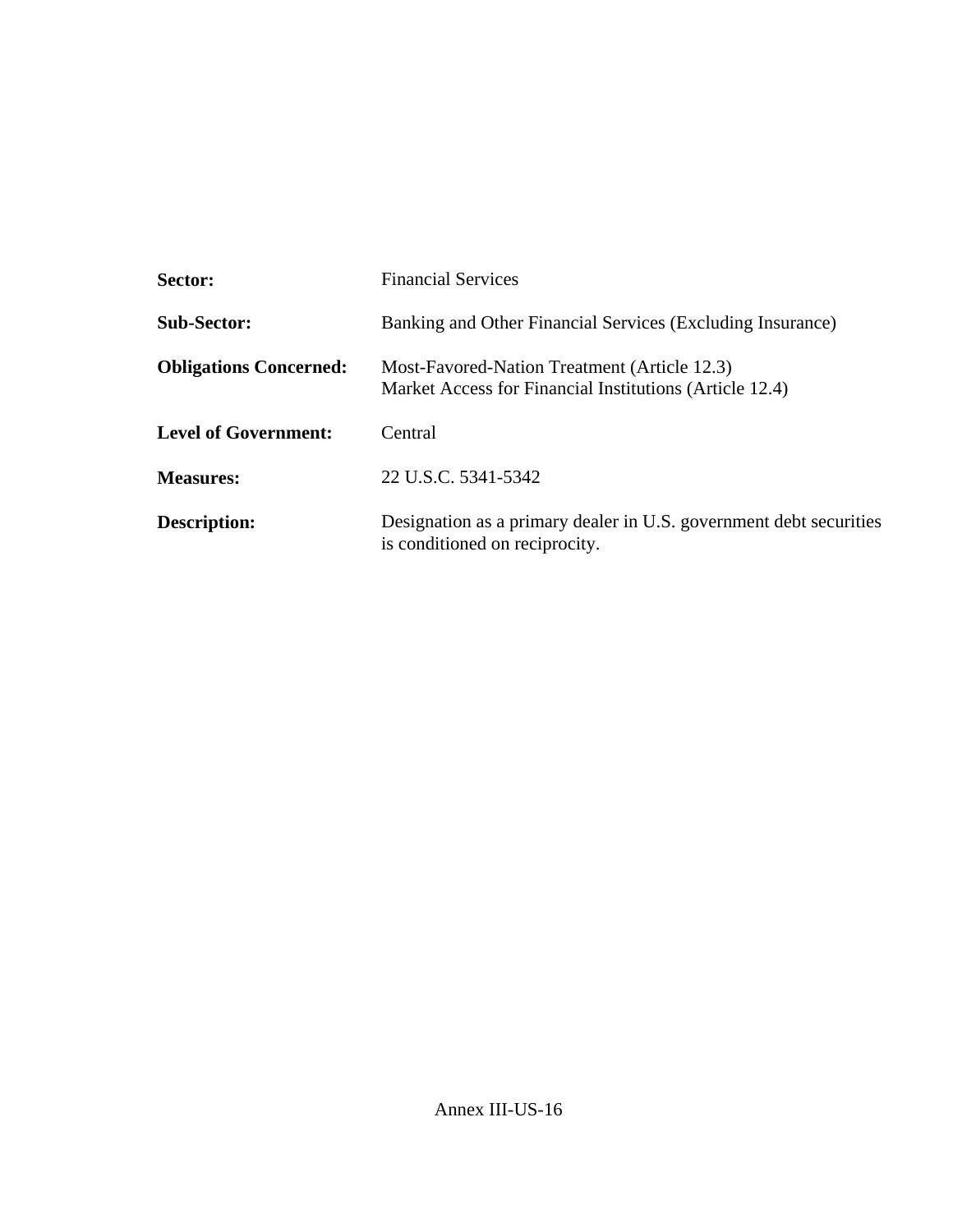| Sector:                       | <b>Financial Services</b>                                                                                                                                                                       |
|-------------------------------|-------------------------------------------------------------------------------------------------------------------------------------------------------------------------------------------------|
| <b>Sub-Sector:</b>            | Banking and Other Financial Services (Excluding Insurance)                                                                                                                                      |
| <b>Obligations Concerned:</b> | Most-Favored-Nation Treatment (Article 12.3)                                                                                                                                                    |
| <b>Level of Government:</b>   | Central                                                                                                                                                                                         |
| <b>Measures:</b>              | 15 U.S.C. 780(c)                                                                                                                                                                                |
| <b>Description:</b>           | A broker-dealer registered under U.S. law that has its principal<br>place of business in Canada may maintain its required reserves in a<br>bank in Canada subject to the supervision of Canada. |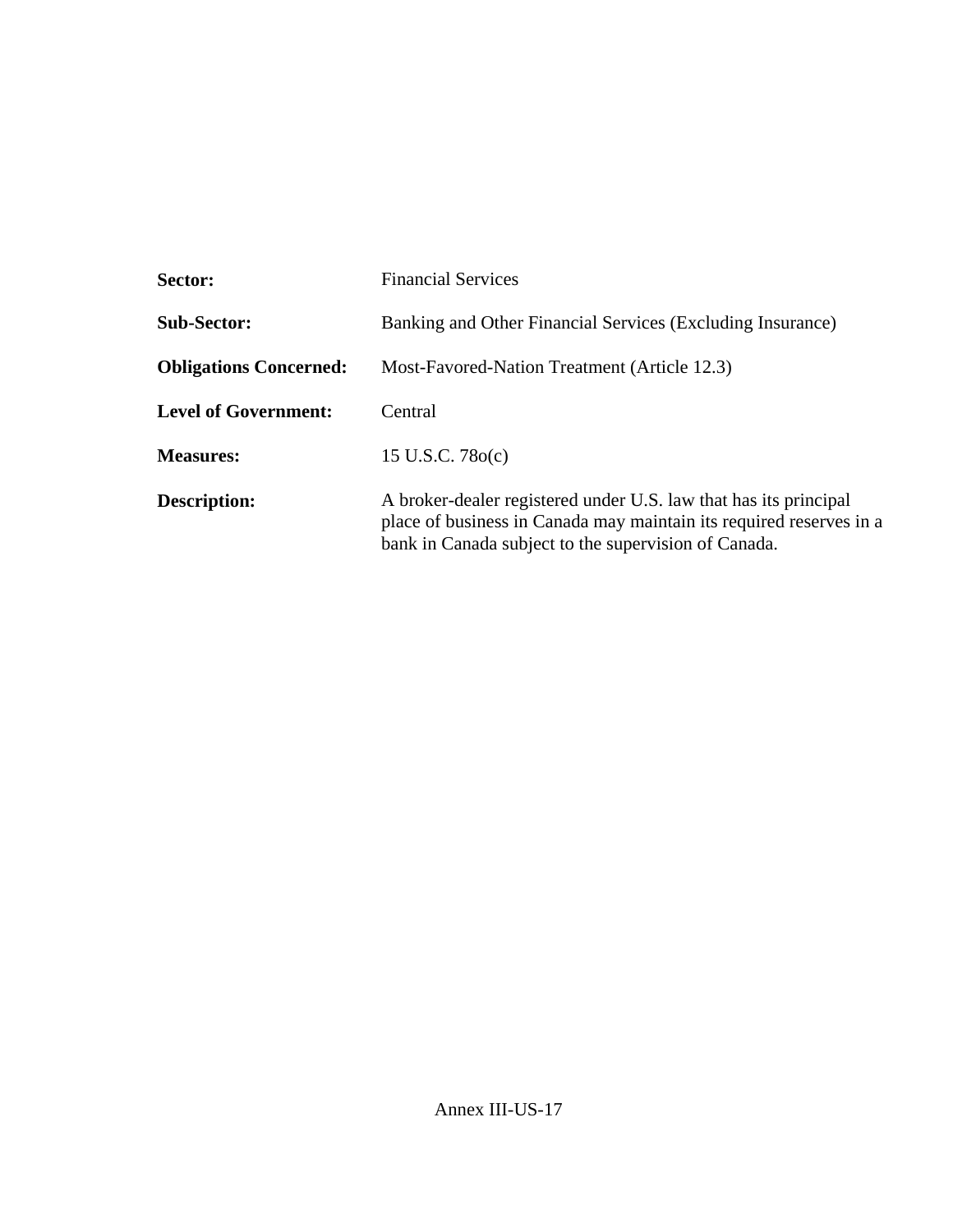| Sector:                       | <b>Financial Services</b>                                                                                                                                                                                                                                                                                                                                                                                                                                                              |
|-------------------------------|----------------------------------------------------------------------------------------------------------------------------------------------------------------------------------------------------------------------------------------------------------------------------------------------------------------------------------------------------------------------------------------------------------------------------------------------------------------------------------------|
| <b>Sub-Sector:</b>            | Banking and Other Financial Services (Excluding Insurance)                                                                                                                                                                                                                                                                                                                                                                                                                             |
| <b>Obligations Concerned:</b> | National Treatment (Article 12.2)                                                                                                                                                                                                                                                                                                                                                                                                                                                      |
| <b>Level of Government:</b>   | Central                                                                                                                                                                                                                                                                                                                                                                                                                                                                                |
| <b>Measures:</b>              | 12 U.S.C. 1421 et seq. (Federal Home Loan Banks); 12 U.S.C.<br>1451 et seq. (Federal Home Loan Mortgage Corporation; 12<br>U.S.C. 1717 et seq. (Federal National Mortgage Association); 12<br>U.S.C. 2011 et seq. (Farm Credit Banks); 12 U.S.C. 2279aa-1 et<br>seq. (Federal Agricultural Mortgage Corporation); 20 U.S.C. 1087-<br>2 et seq. (Student Loan Marketing Association)                                                                                                    |
| <b>Description:</b>           | The United States may grant advantages, including but not limited<br>to the following, to one or more of the Government-Sponsored<br>Enterprises (GSEs) listed above:<br>• Capital, reserves and income of the GSE are exempt from<br>certain taxation.<br>• Securities issued by the GSE are exempt from registration and<br>periodic reporting requirements under federal securities laws.<br>• The U.S. Treasury may, in its discretion, purchase obligations<br>issued by the GSE. |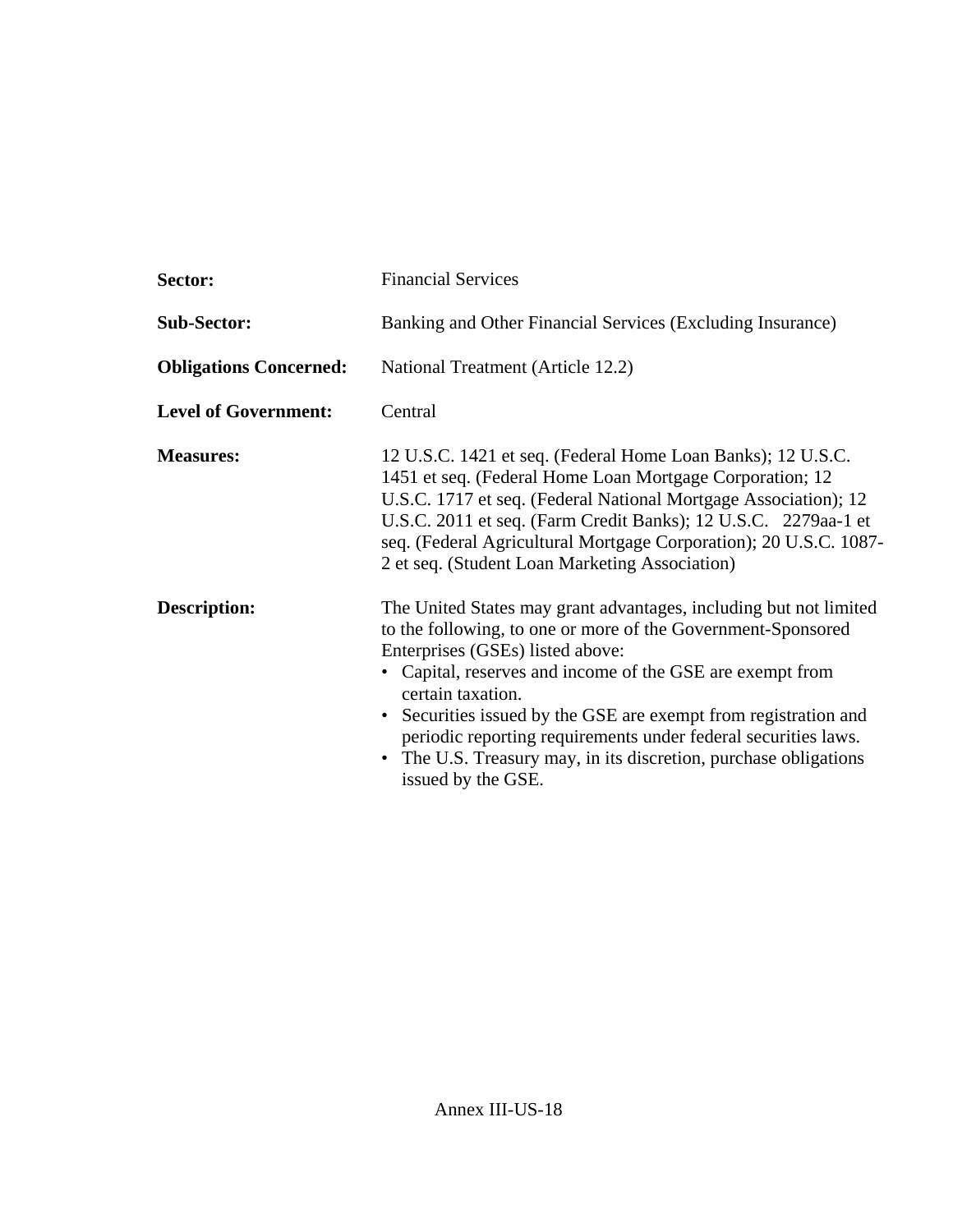| Sector:                       | <b>Financial Services</b>                                                                                                                                                                                |
|-------------------------------|----------------------------------------------------------------------------------------------------------------------------------------------------------------------------------------------------------|
| <b>Sub-Sector:</b>            | Banking and Other Financial Services (Excluding Insurance)                                                                                                                                               |
| <b>Obligations Concerned:</b> | National Treatment (Article 12.2)<br>Most-Favored-Nation Treatment (Article 12.3)<br>Market Access for Financial Institutions (Article 12.4)<br>Senior Management and Boards of Directors (Article 12.8) |
| <b>Level of Government:</b>   | Regional                                                                                                                                                                                                 |
| <b>Measures:</b>              | All existing non-conforming measures of all states, the District of<br>Columbia, and Puerto Rico.                                                                                                        |
| Description:                  |                                                                                                                                                                                                          |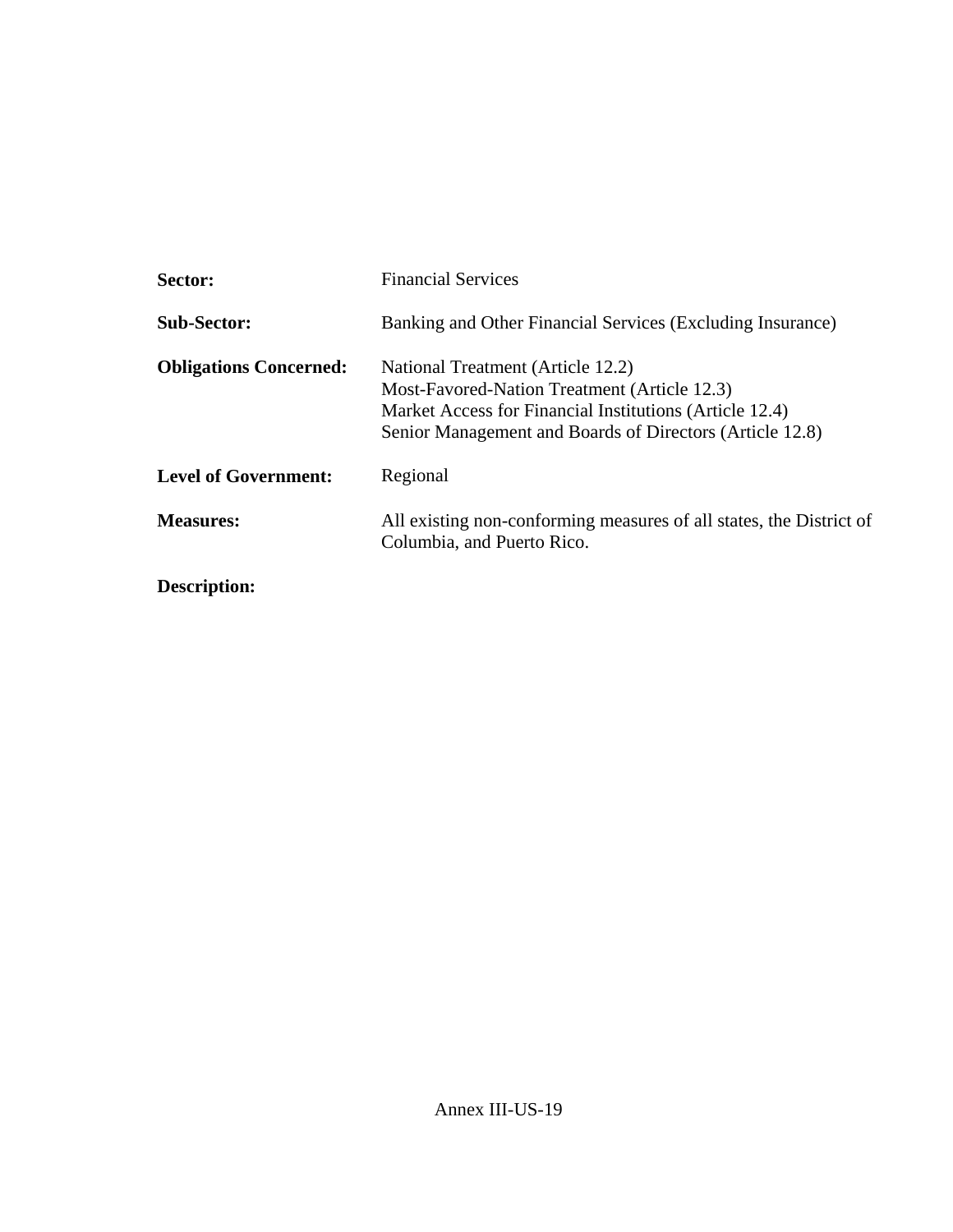| Sector:                       | <b>Financial Services</b>                                                                                           |
|-------------------------------|---------------------------------------------------------------------------------------------------------------------|
| <b>Sub-Sector:</b>            | Insurance                                                                                                           |
| <b>Obligations Concerned:</b> | National Treatment (Article 12.2)<br>Cross-Border Trade (Article 12.5)                                              |
| <b>Level of Government:</b>   | Central                                                                                                             |
| <b>Measures:</b>              | 31 U.S.C. § 9304                                                                                                    |
| <b>Description:</b>           | Branches of foreign insurance companies are not permitted to<br>provide surety bonds for U.S. Government contracts. |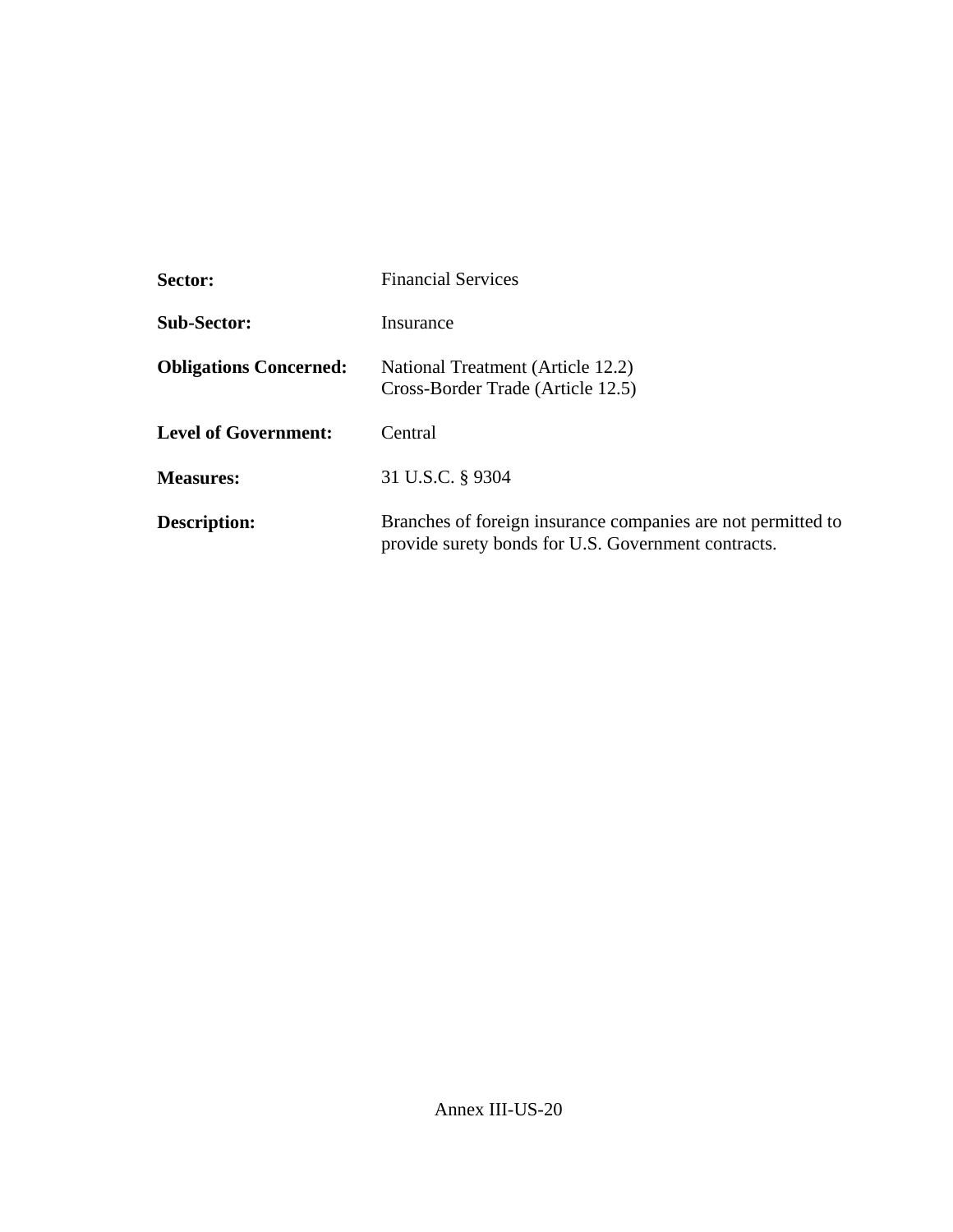| Sector:                       | <b>Financial Services</b>                                                                                                                                                                                                                                         |
|-------------------------------|-------------------------------------------------------------------------------------------------------------------------------------------------------------------------------------------------------------------------------------------------------------------|
| <b>Sub-Sector:</b>            | Insurance                                                                                                                                                                                                                                                         |
| <b>Obligations Concerned:</b> | National Treatment (Article 12.2)<br>Cross-Border Trade (Article 12.5)                                                                                                                                                                                            |
| <b>Level of Government:</b>   | Central                                                                                                                                                                                                                                                           |
| <b>Measures:</b>              | 46 C.F.R. § 249.9                                                                                                                                                                                                                                                 |
| Description:                  | When more than 50 per cent of the value of a maritime vessel<br>whose hull was built under federally guaranteed mortgage funds is<br>insured by a non-US insurer, the insured must demonstrate that the<br>risk was substantially first offered in the US market. |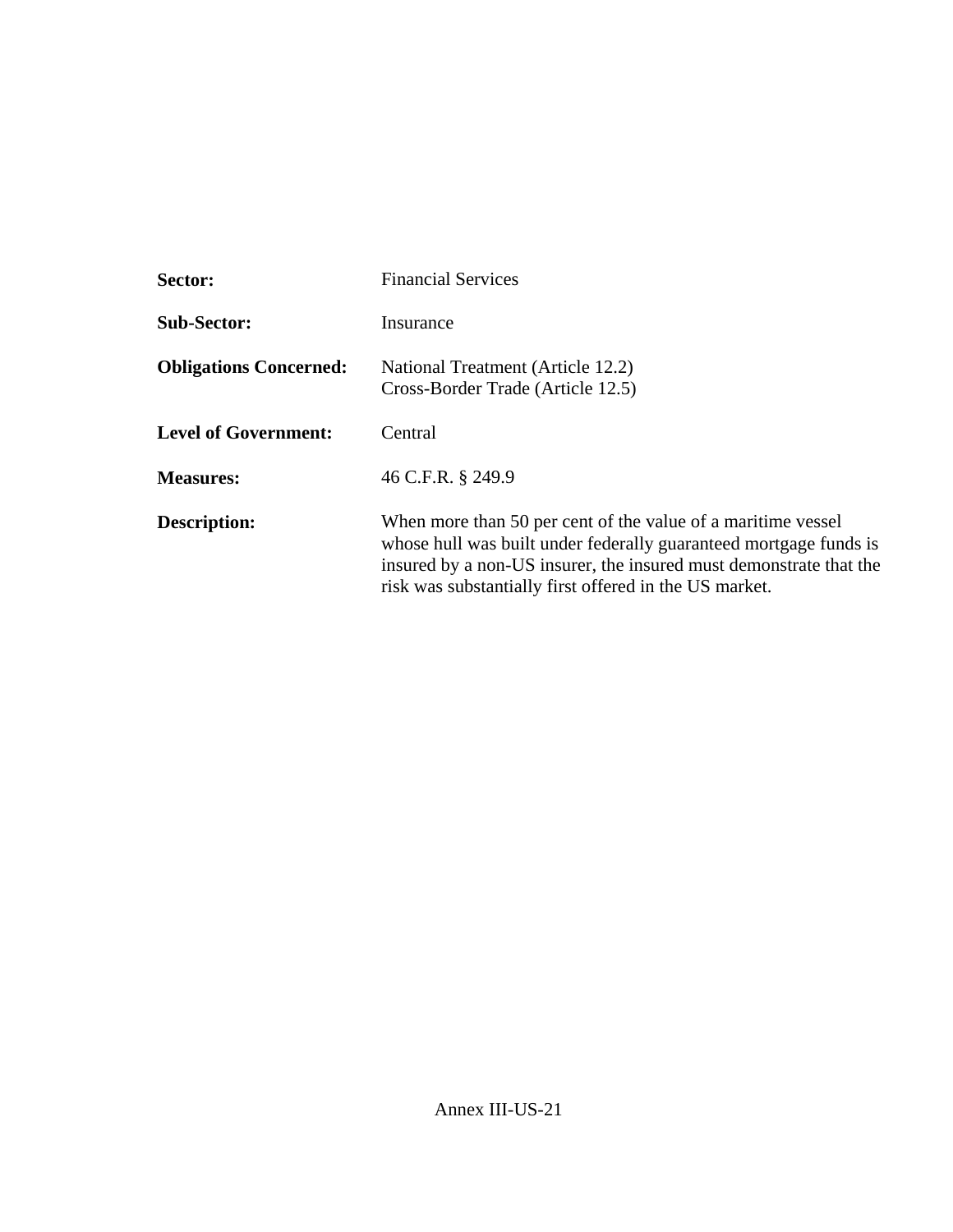| Sector:                       | <b>Financial Services</b>                                                                                                                                                          |
|-------------------------------|------------------------------------------------------------------------------------------------------------------------------------------------------------------------------------|
| <b>Sub-Sector:</b>            | Insurance                                                                                                                                                                          |
| <b>Obligations Concerned:</b> | National Treatment (Article 12.2)<br>Most-Favored-Nation Treatment (Article 12.3)<br>Cross-Border Trade (Article 12.5)<br>Senior Management and Boards of Directors (Article 12.8) |
| <b>Level of Government:</b>   | Regional                                                                                                                                                                           |
| <b>Measures:</b>              | All existing non-conforming measures of all states, the District of<br>Columbia, and Puerto Rico.                                                                                  |
| <b>Description:</b>           |                                                                                                                                                                                    |